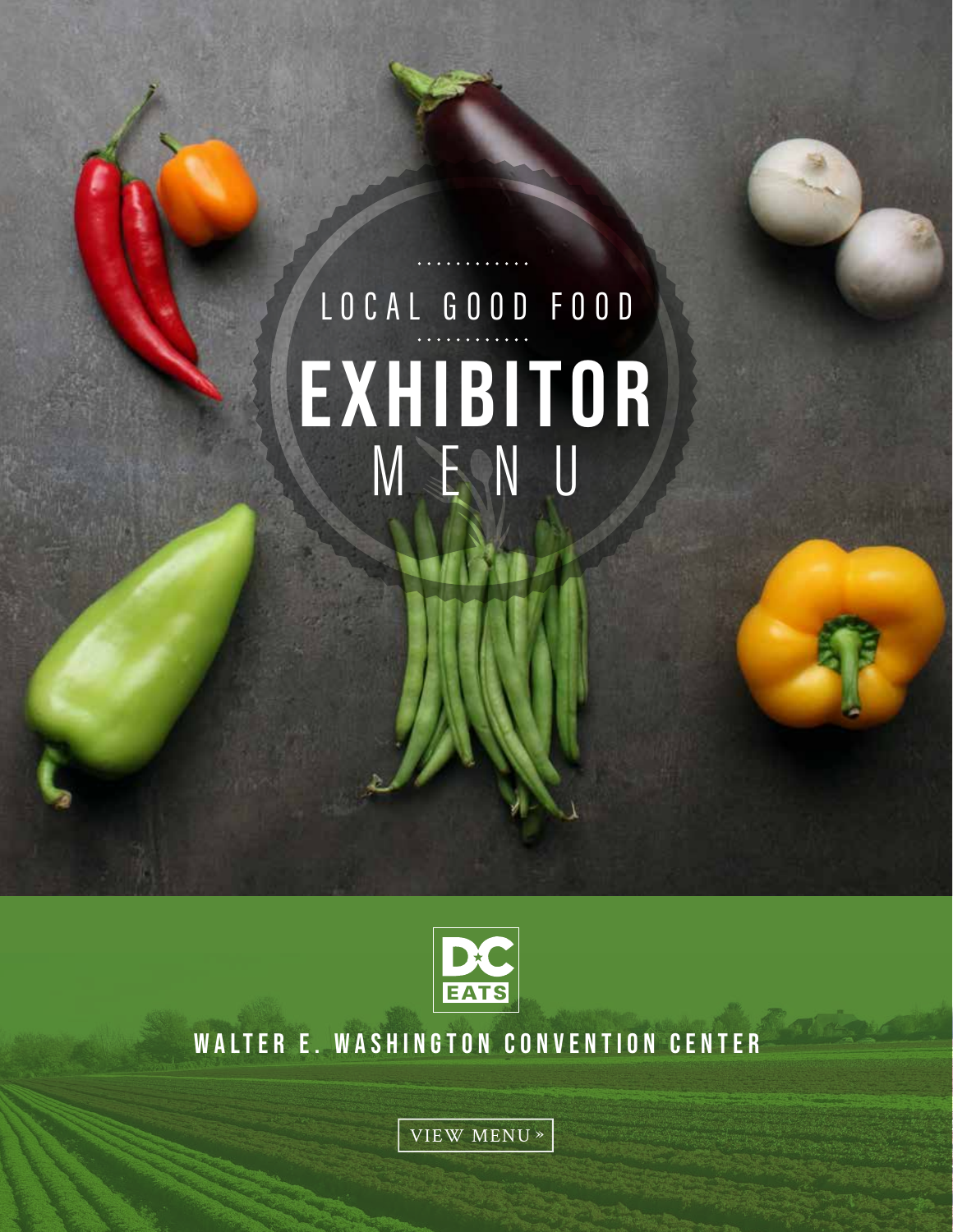**ARAMARK IS THE PREMIER EXHIBITOR PARTNER AT THE WALTER E. WASHINGTON CONVENTION CENTER IN THE** 

# **HEART OF OUR NATION'S CAPITAL.**

From intimate private meetings, to grand events, your event will benefit from our innovative approach, professional talent, exceptional agility and unparalleled results.

As the exclusive food and beverage provider for the Walter E. Washington Convention Center, Aramark has partnered with Events DC to develop an innovative new food and beverage brand, called "DC Eats." The DC Eats brand represents a commitment to creating a distinct and authentic experience that embodies Washington, DC's diversity, cultural heritage and flourishing culinary scene.

As an innovator in the marketplace, we continue to push the envelope on transforming the food and beverage experience with new and innovative catering menus and retail food concepts, with an emphasis on local, quality, convenience, healthy and personalization.

### **LAUREN NOWECK**

Director of Sales

office 202-249-3561 email Noweck-lauren@aramark.com



# WELCOME

#### START »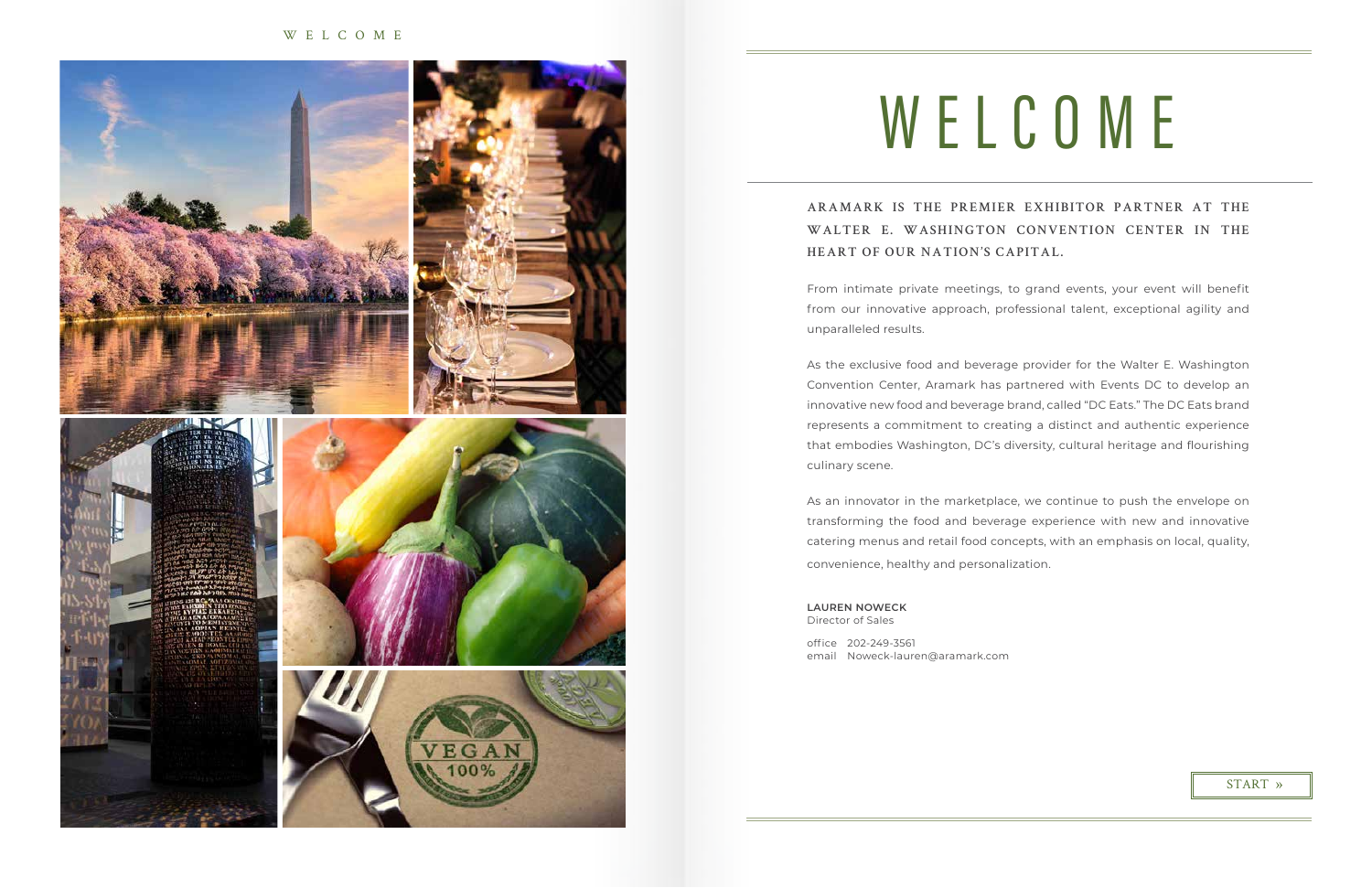| BUFFETS. 7    |  |  |  |  |  |  |  |  |
|---------------|--|--|--|--|--|--|--|--|
| SANDWICHES. 7 |  |  |  |  |  |  |  |  |

# BISTRO SELECTIONS

| SALADS 8   |  |  |  |  |  |  |  |  |
|------------|--|--|--|--|--|--|--|--|
| PLATTERS 8 |  |  |  |  |  |  |  |  |

# BOXES

| TRADITIONAL BOX LUNCHES 9           |  |  |  |
|-------------------------------------|--|--|--|
| BREAKFAST, DINNER AND SNACK BOXES 9 |  |  |  |

# EXHIBITOR FAVORITES

| CAPPUCCINO & SMOOTHIES 11 |  |  |  |  |
|---------------------------|--|--|--|--|
| DOUGHNUTS & ICECREAM 12   |  |  |  |  |
| COOKIES & CANNOLIS 13     |  |  |  |  |
| GELATO & COBBLERS 15      |  |  |  |  |

# RECEPTION

| RECEPTION DISPLAYS 18 |  |  |  |  |  |  |  |
|-----------------------|--|--|--|--|--|--|--|
| HORS D' OEUVRE 19     |  |  |  |  |  |  |  |

# BAR

| <b>HOSTED CONSUMPTION BAR 21</b> |  |  |  |  |  |  |  |  |
|----------------------------------|--|--|--|--|--|--|--|--|
| CASH BAR 21                      |  |  |  |  |  |  |  |  |

# **GENERAL INFORMATION**

# CONTENTS

| BEVERAGES 16       |  |  |  |  |  |  |
|--------------------|--|--|--|--|--|--|
| BAKERY 17          |  |  |  |  |  |  |
| FROM THE PANTRY 17 |  |  |  |  |  |  |

# BREAKFAST & BREAKS A LA CARTE

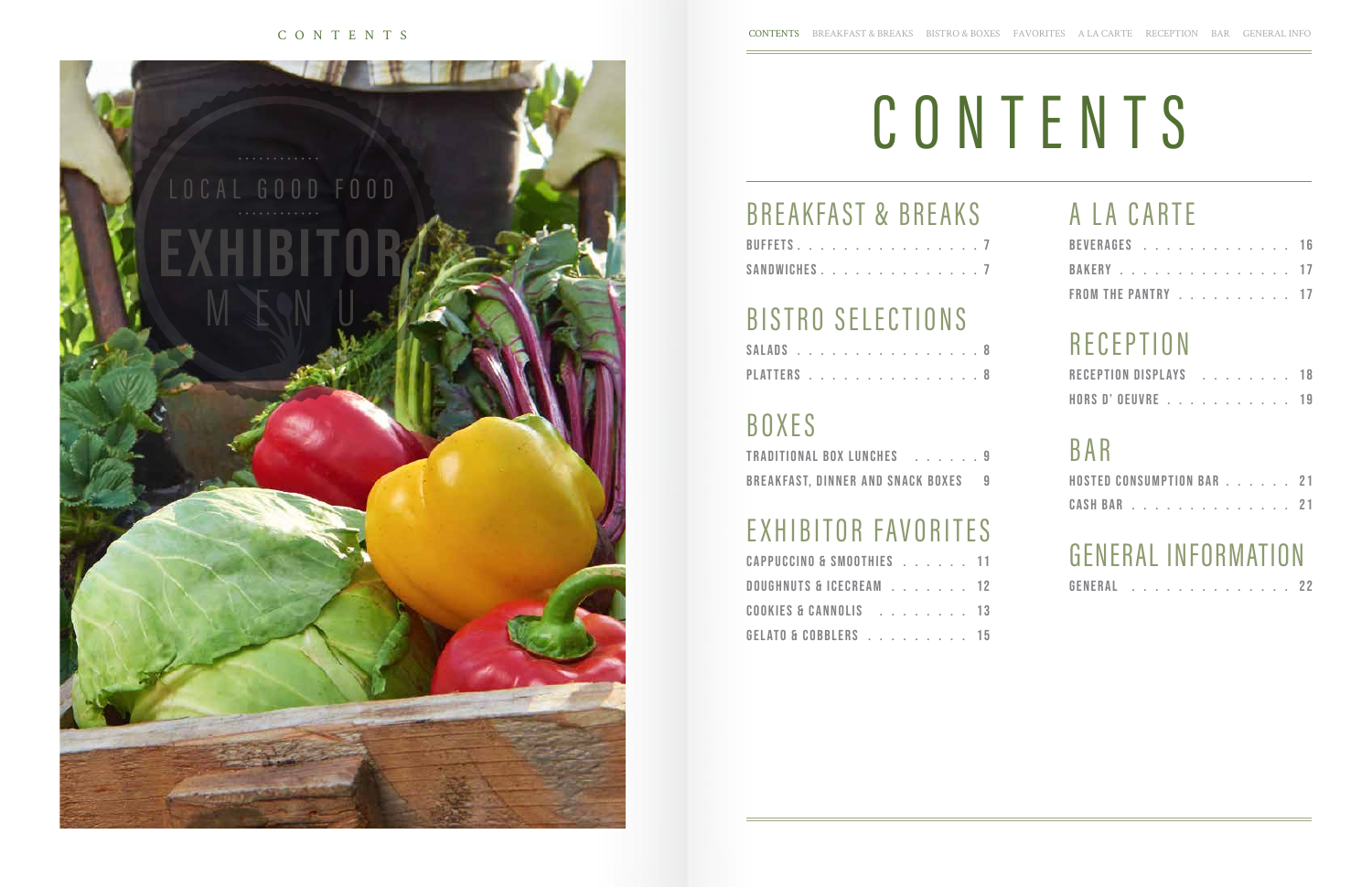

A 23% Administration Charge and 10% Food Sales Tax & 6% Non-Food Sales Tax will be charged on all orders. All orders are subject to a \$65 Delivery Fee, per delivery. Prices are subject to change without notice.

### **BUFFETS**

### Rise and Shine Morning Package **\$**18.00 Assorted Individual Yogurts, Sliced Fruits and Seasonal Berries Freshly Baked Danish, Muffins and Croissants with preserves Eye Opener Energy Break **\$**9.50 Whole Fresh Fruit Basket (individual) Assorted Individual Yogurts and Healthy Trail Mix in individual bags **POWER BREAK**  $\frac{1}{5}$  **\$15.50** A selection of Whole Grain and Oat Muffins

BREAKFAST BURRITO **\$10.00** Cage Free Scrambled Eggs, Pepper Jack Cheese and Ham Served with Salsa

### MINIMUM OF 25 GUESTS MINIMUM OF 25 GUESTS B R E A K F A S T R E A K S

Sliced Breakfast Breads, Dried Fruits and Granola Bars Whole Seasonal Fruit

### Nostalgic Candy Break **\$**12.00

Jelly Beans, Twizzlers, and Hershey Mini's Starburst Fruit Chews and Assorted Hard Candy

### **SANDWICHES**

Biscuit Breakfast Sandwich **\$**10.00 Buttermilk Biscuit topped with Cage-Free Egg, Cheese and Smoked Turkey

### English Muffin Breakfast Sandwich **\$**10.00

Cage-Free Egg, Canadian Bacon and Cheese

WALTER E. WASHINGTON CONVENTION CENTER TO TURNER TO PLACE ORDERS CALL 202-249-3561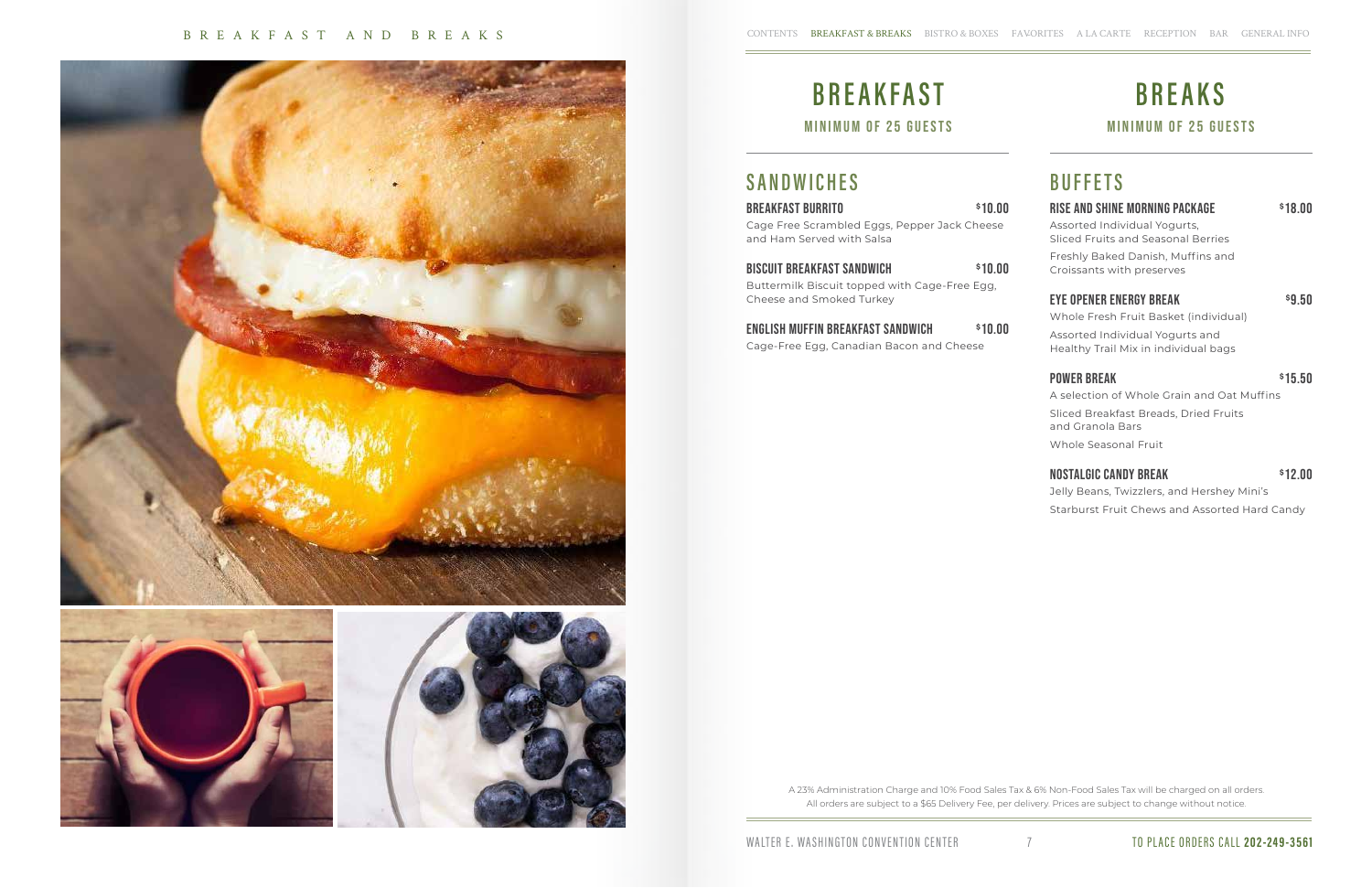# **BISTRO**

A 23% Administration Charge and 10% Food Sales Tax & 6% Non-Food Sales Tax will be charged on all orders. All orders are subject to a \$65 Delivery Fee, per delivery. Prices are subject to change without notice.

**S A L A D S** 

**Serve 10-12 guests**

Spinach Salad **\$**85.00

Caramelized Shallots, Toasted Pecans, Goat Cheese and Citrus Vinaigrette

Hearts of Romaine Caesar Salad **\$**85.00

Romaine, Garlic Croutons,

Shaved Parmesan and Caesar Dressing

Crisp Iceberg Salad **\$**85.00

Bacon Lardons, Oven-Dried Tomatoes, Red Onions, Cracked Black Pepper,

Chive Buttermilk Ranch

Red Bliss Potato Salad or Cole Slaw **\$**75.00

**PLAT TERS**

**12 sandwiches cut in half** Individually packaged

Potato Chips, Deli Mustard and Mayonnaise packets accompany all sandwich platters

Traditional Sandwich Platter **\$**75.00

Roasted Turkey and Cheddar Cheese Black Forest Ham and Swiss Cheese Grilled Vegetables and Herb Aioli

Potato Buns

Gourmet Wrap Platter **\$**215.00

Premium Roast Turkey

with Provolone and Pesto Sauce

Southwest Roast Beef

with Roasted Peppers and Chipotle Aioli

Grilled Vegetables

with Baby Spinach and Balsamic Glaze

**Mixed Greens, Cucumber,** Carrot and Champagne Vinaigrette

 $\Im$  GLUTEN FREE  $\bigcirc$  VEGAN

Premium Delicatessen Platter **\$**205.00

Rosemary Grilled Chicken

with Mesclun Greens, Sundried Tomatoes and

Olive Tapenade on Multigrain Bread

Roast Beef

with Sliced Cheddar, Arugula, Tomato and Horseradish Cream on Italian Sub Roll

Hummus

with Roasted Eggplant, Zucchini and

SANDWICH PLATTERS

Peppers on Focaccia Bread

# **BRE AKFA ST, DINNER & SNACK BOXE S**

A 23% Administration Charge and 10% Food Sales Tax & 6% Non-Food Sales Tax will be charged on all orders. All orders are subject to a \$65 Delivery Fee, per delivery. Prices are subject to change without notice.

| <b>ROAST BEEF AND CHEDDAR</b><br>Green Leaf Lettuce, Tomato, Horseradish Sauce,<br>Pretzel Roll              | \$31.00 |
|--------------------------------------------------------------------------------------------------------------|---------|
| <b>BLACK FOREST HAM AND MUENSTER CHEESE</b><br>Green Leaf Lettuce, Tomato, Grain Mustard,<br>Multigrain Roll | \$31.00 |
| <b>TUNA WRAP</b><br>Green Leaf Lettuce, Tomato, Plain Wrap                                                   | \$31.00 |
| <b>GRILLED VEGETABLES WITH LEMON HUMMUS</b>                                                                  | \$36.00 |

Olive Tapenade, Roasted Peppers on Multigrain Square



Grab and Go Breakfast **\$**23.00

Whole Wheat Blueberry Muffin, Fresh Fruit Salad, Orange Juice and Chobani Vanilla Low Fat Yogurt

#### Snack Trio **\$**18.00

Hummus and Pretzels, Carrot and Celery Sticks with Low-fat Ranch Dressing and Fresh Fruit Salad

# **T R A D I T I O N A L B O X L U N C H E S**

# **BOXES**

### $-$  SERVE WITH  $-$

### Picnic Dinner **\$**38.00

Chilled Apple Brined Chicken with Baby Arugula and Honey Champagne Vinaigrette Fingerling Potato Salad with Grain Mustard and Roasted Brussel Sprouts with Dried Cranberries French Dinner Roll with Whipped Butter Three Berry Tart with Vanilla Cream Pure Leaf Peach Iced Tea

Potato Chips, Whole Fruit, Freshly Baked Cookie and Bottled Water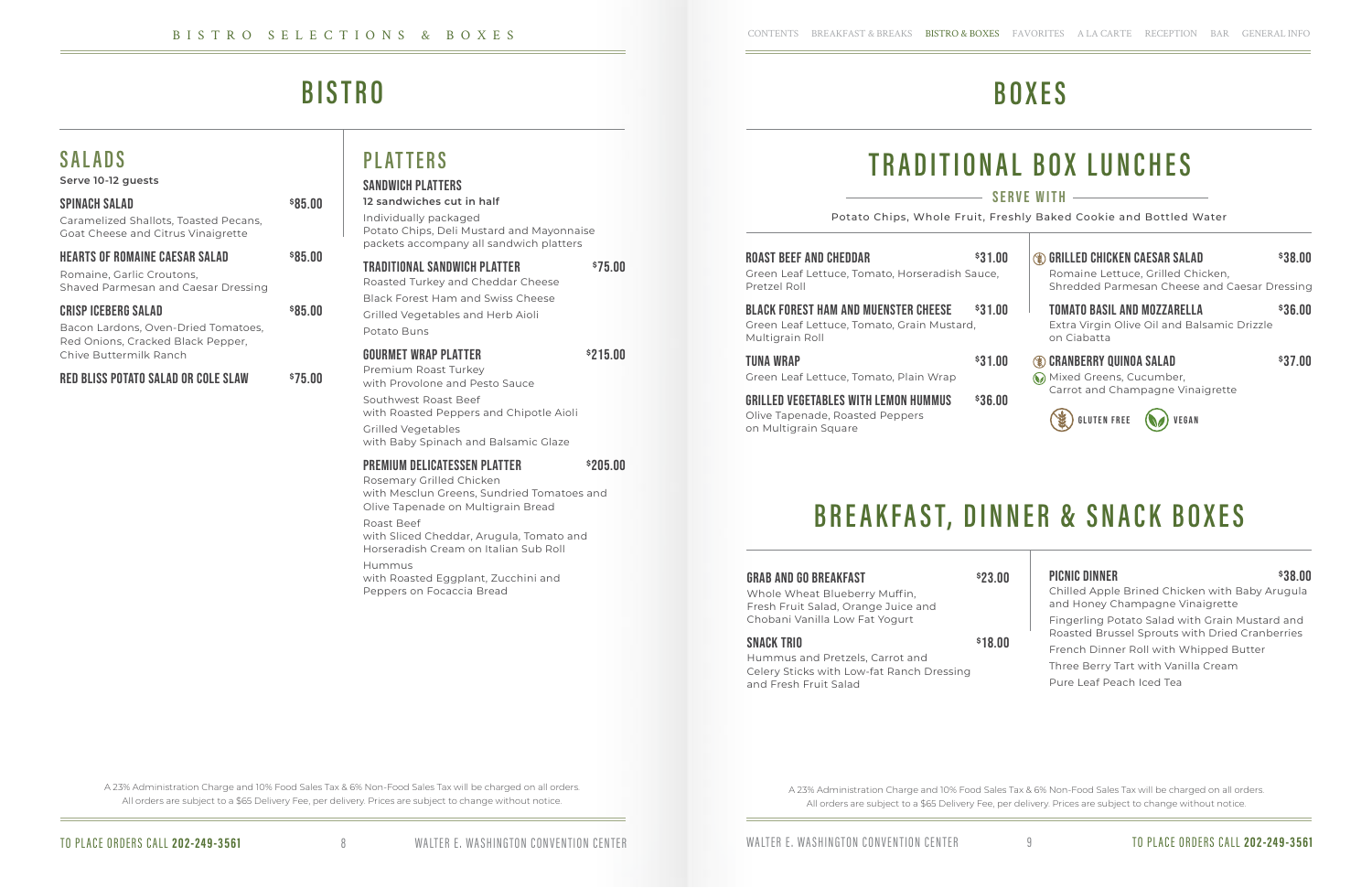#### E X H I B I T O R F A V O R I T E S



### **CAPPUCCINO / LAT TE**

**8oz drinks**

#### Condiment tray to offer

Stirrers, napkins, white sugar and Splenda

# **CAPPUCCINO & SMOOTHIES**

A 23% Administration Charge and 10% Food Sales Tax & 6% Non-Food Sales Tax will be charged on all orders. All orders are subject to a \$65 Delivery Fee, per delivery. Prices are subject to change without notice.

Exhibitor to Provide

#### **FLAVORS** Vanilla, Mocha, Caramel, Seasonal

Hospitality counter or rent a skirted table (6'l x 2' w x 42"h) Power: (3) 20 amp lines

Equipment & Work Space Dimensions L x W x H

Each Machine: 12.5" x 16" x 15" Grinder : 7" x 11" x 23" Work Space: 40" x 24" x H (N/A) *(space for small refrigerator or cooler)*

### **FRAPPES**

**8oz drinks**

*Client to select two flavors for duration of the show*

### **SMOOTHIES**

**7oz servings**

*Client to select two flavors for duration of the show*

### **FLAVORS**

Strawberry, Mango, Pineapple/ Coconut, Mixed Berry

### Exhibitor to Provide

| UIIIU CI. / AII AZJ<br>Work Space: 40" x 24" x H (N/A)<br>(space for small refrigerator<br>or cooler)                              |         | <b>CUPS &amp; NAPKINS FOR</b><br><b>CUSTOM LOGO</b><br>Minimum order / 4 week<br>lead time. File types are<br>AI, EPS, or PDF. |
|------------------------------------------------------------------------------------------------------------------------------------|---------|--------------------------------------------------------------------------------------------------------------------------------|
| SERVICE                                                                                                                            | \$1,820 | <b>ALL QTY 2,500</b>                                                                                                           |
| (Includes 3 hours of service or 250 drinks)                                                                                        |         | <b>CUSTOM BRANDED</b>                                                                                                          |
| ADDITIONAL HOUR(S)<br>Continued service beyond the 3 hour service package                                                          | \$150   | <b>80Z HOT CUPS</b><br><b>TBD</b><br>Full-Color Wrap Printed Cups<br>Imprint Area: 7" x 2.88"                                  |
| <b>ADDITIONAL CUPS</b> (ordered in advance/100 increments)                                                                         | \$400   | <b>CUSTOM STICKERS FOR</b>                                                                                                     |
| <b>ADDITIONAL CUPS</b> (ordered in on-site/100 increments)                                                                         | \$600   | <b>702 COLD CUPS</b><br><b>TBD</b>                                                                                             |
| PREMIUM CAPPUCCINO SERVICE<br>Includes lattes, mochas & hot chocolate                                                              | \$300   | <b>Full-Color Printed Stickers</b><br>Imprint Area: 2.5" x 1.5"                                                                |
|                                                                                                                                    |         | <b>5" X 5" CUSTOM BRANDED</b>                                                                                                  |
| TRADESHOW DELIVERY/SET UP FEE<br>One-time charge for station set up one day prior to service                                       | \$275   | <b>NAPKINS</b><br>TBD<br>1-Color Printed Napkins                                                                               |
| <b>CAPPUCCINO / LATTE : DELAY IN SET UP</b> (per 15 min interval)<br>(excessive wait time due to not being able to set up on time) | \$150   | Imprint Area: 3.5" x 3.5                                                                                                       |
|                                                                                                                                    |         |                                                                                                                                |

Hospitality counter or rent a skirted table (6'l x 2' w x 42"h) Power: (2) 20 amp lines

### Equipment & Work Space Dimensions L x W x H

Blending Shroud: 21" x 25.5" x 26" Work Space: 51" x 24" x H (N/A)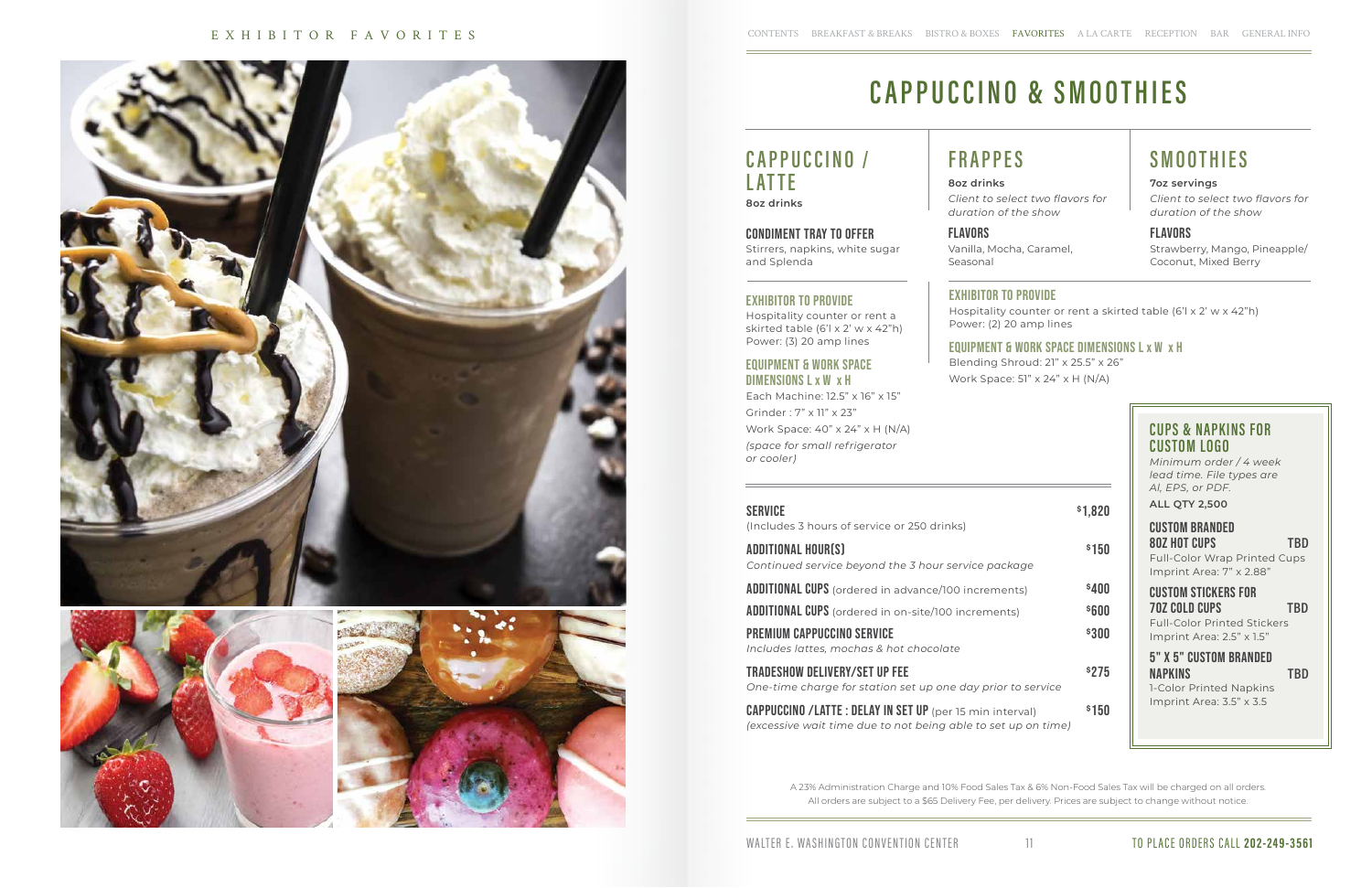# **DOUGHNUTS & ICECREAM**

A 23% Administration Charge and 10% Food Sales Tax & 6% Non-Food Sales Tax will be charged on all orders. All orders are subject to a \$65 Delivery Fee, per delivery. Prices are subject to change without notice.

### Service **\$**1,350

(Includes 2 hours of service or 12 dozen assorted doughnuts)

### Additional Hour(s) **\$**150

*Continued service beyond the 2 hour service package*

### Additional Doughnuts **\$**300

(must be ordered in advance/ 3 dozen increments)

### Tradeshow Delivery/ Set Up Fee **\$**275

*One-time charge for station set up one day prior to service*

#### *Doughnut menu changes by season*

### Exhibitor to Provide

Standard (8') table for the donut display case and storage space to keep store some backup doughnuts. ( 24" wide x 16" Deep)

### Equipment & Work Space Dimensions L x W x H

Display Unit: 9" x 19" x 15.7" Work Space: 16" x 24" x H (N/A)

| (2) ATTENDANT SERVICE                                                        |         |
|------------------------------------------------------------------------------|---------|
| 200 GUEST                                                                    | \$1,900 |
| (Includes 2 hours of service for 200 guests/4oz serving)                     |         |
| <b>400 GUEST</b><br>(Includes 2 hours of service for 400 guests/40z serving) | \$3,150 |
| <b>ADDITIONAL HOUR(S)</b>                                                    | \$265   |
| Continued service beyond the 4 hour service package                          |         |
| <b>ADDITIONAL SERVINGS</b>                                                   | \$400   |
| (ordered in advance/50 increments)                                           |         |
| <b>ADDITIONAL FLAVOR</b>                                                     | \$475   |
| <b>TOPPINGS BAR</b>                                                          | \$625   |
| <b>TRADESHOW DELIVERY/SET UP FEE</b>                                         | \$275   |
| One-time charge for station set up one day prior to service                  |         |

### Exhibitor to Provide

Hospitality counter or rent a skirted table (8') L x W x H Power: (1) 20 amp line

#### Equipment & Work Space Dimensions L x W x H Display Unit: 9" x 19" x 15.7" Work Space: 16" x 24" x H (N/A)

### **NICECREAM**

Nicecream is a DC-Metro-based retail and catering ice cream company changing the way we enjoy dessert. Nicecream's ice cream is made with locally sourced milk and cream delivered from a family farm each week. Fresh cream, combined with fresh fruit, homemade ingredients, and frozen with liquid nitrogen creates an experience your guests will never forget. Nicecream's entire dessert is made in front of guest's eyes, creating an elegant distinction, fun-filled environment, and an incredible awardwinning product.

### Includes 2 Flavors

Additions available which include Toppings Bar or Additional Flavors.

### flavors includes

Vanilla Bean, Milk Chocolate, Salted Caramel, Banana Cream, Peanut Butter Cup, Honey Lavender, Nutella

### **F R E S H M A D E DOUGHNUTS**

### Assorted flavors include

Strawberry Glazed, Funfetti, Milk Chocolate Peanut, Brown Butter, Vanilla Bean Glazed, Vanilla Bean Crème Brûlée

# **COOKIES & CANNOLIS**

A 23% Administration Charge and 10% Food Sales Tax & 6% Non-Food Sales Tax will be charged on all orders. All orders are subject to a \$65 Delivery Fee, per delivery. Prices are subject to change without notice.

| <b>SERVICE</b><br>(Includes 4 hours of service or 400 cookies)                                         | <b>\$2,080</b> |
|--------------------------------------------------------------------------------------------------------|----------------|
| <b>ADDITIONAL HOUR(S)</b><br>Continued service beyond the<br>4 hour service package                    | \$200          |
| <b>ADDITIONAL COOKIES</b><br>(ordered in advance/100 increments)                                       | \$4NN          |
| <b>ADDITIONAL COOKIES</b><br>(ordered in on-site/100 increments)                                       | \$550          |
| <b>TRADESHOW DELIVERY/SET UP FEE</b><br>One-time charge for station set up<br>one day prior to service | <b>\$275</b>   |
| <b>EXHIBITOR TO PROVIDE</b>                                                                            |                |
| Hospitality counter or rent a skirted table<br>$(6'L \times 2'W \times 42''H)$                         |                |
| Power: (1) 10 amp line for oven &<br>(1) 10 amp line of dedicated 24 hr power<br>for freezer           |                |
| EQUIPMENT & WORK SPACE DIMENSIONS L x W x H                                                            |                |

Oven Shroud: 21" x 25.5" x 26" Freezer: 37" x 23" x 34" (Stored next to station or in booth closet) Work Space: 51" x 24" x H (N/A)

### **FRESH PIPED MINI CANNOLIS**

*Client to select a dipping option for duration of the show*

### Dipping Options

Chocolate Morsels & Red/White/Blue Sprinkles (included)

Pantone Matched Sprinkles (additional charge)

### **FRESH BAKED COOKIES**

### **FLAVORS**

Chocolate Chip, Oatmeal Raisin, Macadamia White Chocolate Chip, Peanut Butter Cookie

| <b>SERVICE</b><br>(Includes 2 hours of service or 200 servings)                                        | \$1,750 |
|--------------------------------------------------------------------------------------------------------|---------|
| <b>ADDITIONAL HOUR(S)</b><br>Continued service beyond the<br>2 hour service package                    | \$200   |
| <b>ADDITIONAL SERVINGS</b><br>(must be ordered 48 hours in<br>advance/100 increments)                  | s4NN    |
| <b>PANTONE MATCHED SPRINKLES</b><br>(per day)                                                          | \$2NN   |
| <b>TRADESHOW DELIVERY/SET UP FEE</b><br>One-time charge for station set up<br>one day prior to service | \$275   |

### Exhibitor to Provide

Hospitality counter or rent a skirted table (6'L x 2'W x 42"H) Power: (1) 10 amp line

### Equipment & Work Space Dimensions L x W x H

Refrigerated Display Case: 71.5" x 14.5" x 11.5" Work Space: 24" x 24" x H (N/A)

### Aramark to Provide

Access to on-site ice machine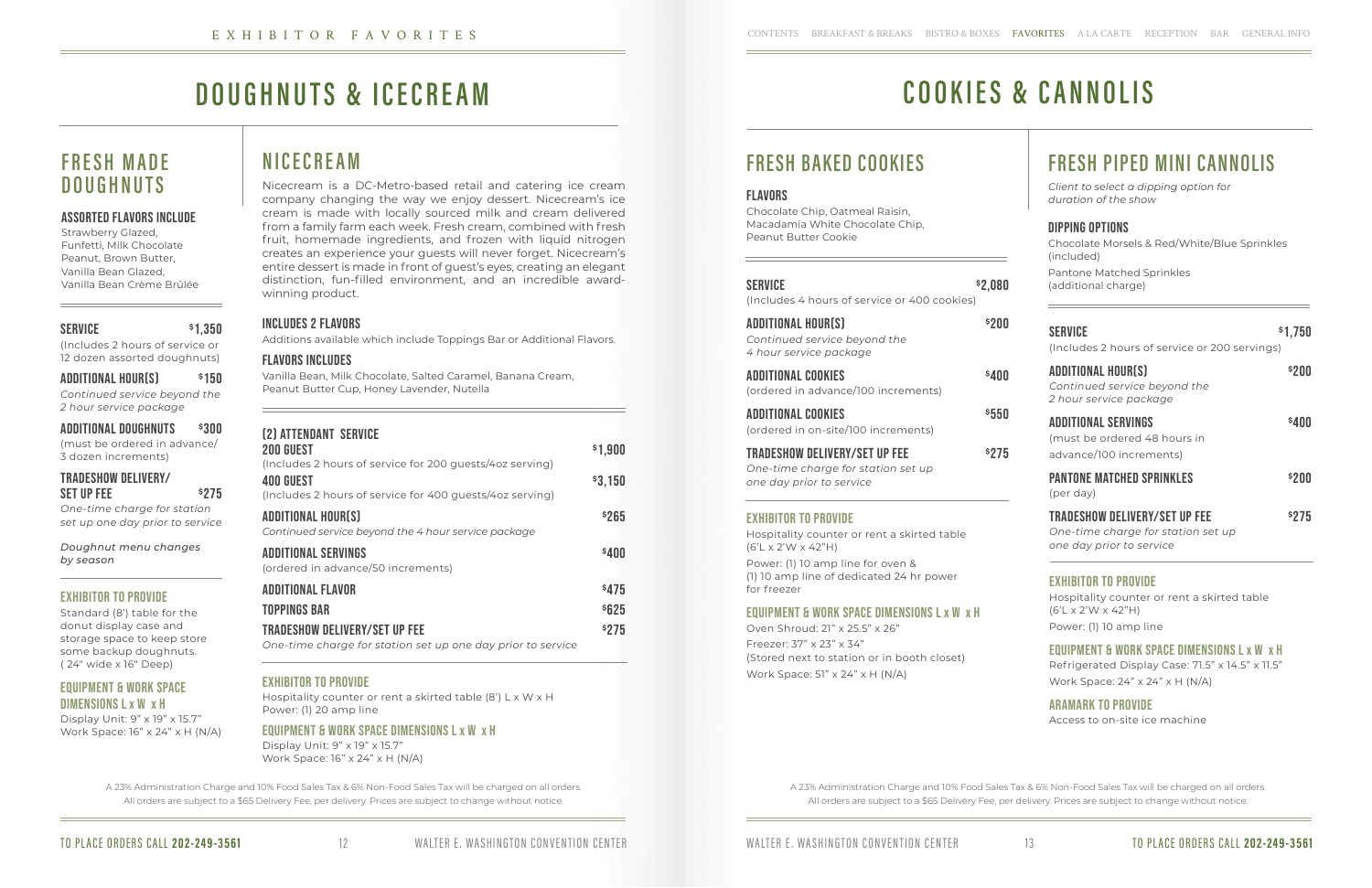

# **GELATO & COBBLERS**

A 23% Administration Charge and 10% Food Sales Tax & 6% Non-Food Sales Tax will be charged on all orders. All orders are subject to a \$65 Delivery Fee, per delivery. Prices are subject to change without notice.

**FLAVORS** Lemon Custard, Stracietella (Chocolate Chip), Strawberry, Brown Butter, Vanilla Bean, Toasted Coconut

| <b>SERVICE</b><br>(Includes 1-4 hours of service or<br>$200 / 40z$ cups)                               | \$1,750 |
|--------------------------------------------------------------------------------------------------------|---------|
| ADDITIONAL HOUR(S) PER HOUR<br>Continued service beyond the<br>4 hour service package                  | \$300   |
| <b>ADDITIONAL CUPS</b><br>(must be ordered 48 hours in<br>advance/100 increments)                      | \$550   |
| <b>ADDITIONAL FLAVOR</b>                                                                               | \$200   |
| <b>TRADESHOW DELIVERY/SET UP FEE</b><br>One-time charge for station set up<br>one day prior to service | \$275   |

### **FRESH BAKED FRUIT COBBLERS**

### Includes 2 Flavors

Additions available which include Toppings Bar or Additional Flavors.

### flavors includes

Apple, Cherry, Peach

### **GELATO / DOLCI GELATI**

*Client to select two flavors for duration of the show*

#### Exhibitor to Provide

Hospitality counter or rent a skirted table (6'L x 2'W x 42"H) Power: (1) 10 amp lines with dedicated power for 24 hours for Freezer

### Equipment & Work Space Dimensions L x W x H

Counter Freezer: 19.3" x 19" x 26" Work Space: 51" x 24" x H (N/A)

Aramark to Provide Access to on-site ice machine

### Exhibitor to Provide

Hospitality counter or rent a skirted table (6'L x 2'W x 42"H) Power: (1) 10 amp line for oven (1) 10 amp line for refrigeration

### Equipment & Work Space Dimensions L x W x H

Oven Shroud: 21" x 25.5" x 26" Serving Block: 24" x 18" x 3" Work Space: 27" x 24" x H (N/A)

| (2) ATTENDANT SERVICE<br>(Includes 4 hours of service for<br>200/4oz serving)                          | \$2,800      |
|--------------------------------------------------------------------------------------------------------|--------------|
| ADDITIONAL HOUR(S) PER HOUR<br>Continued service beyond the<br>4 hour service package                  | \$200        |
| <b>ADDITIONAL COBBLERS</b><br>(must be ordered 96 hours in<br>advance/100 servings)                    | \$650        |
| <b>TRADESHOW DELIVERY/SET UP FEE</b><br>One-time charge for station set up<br>one day prior to service | <b>\$275</b> |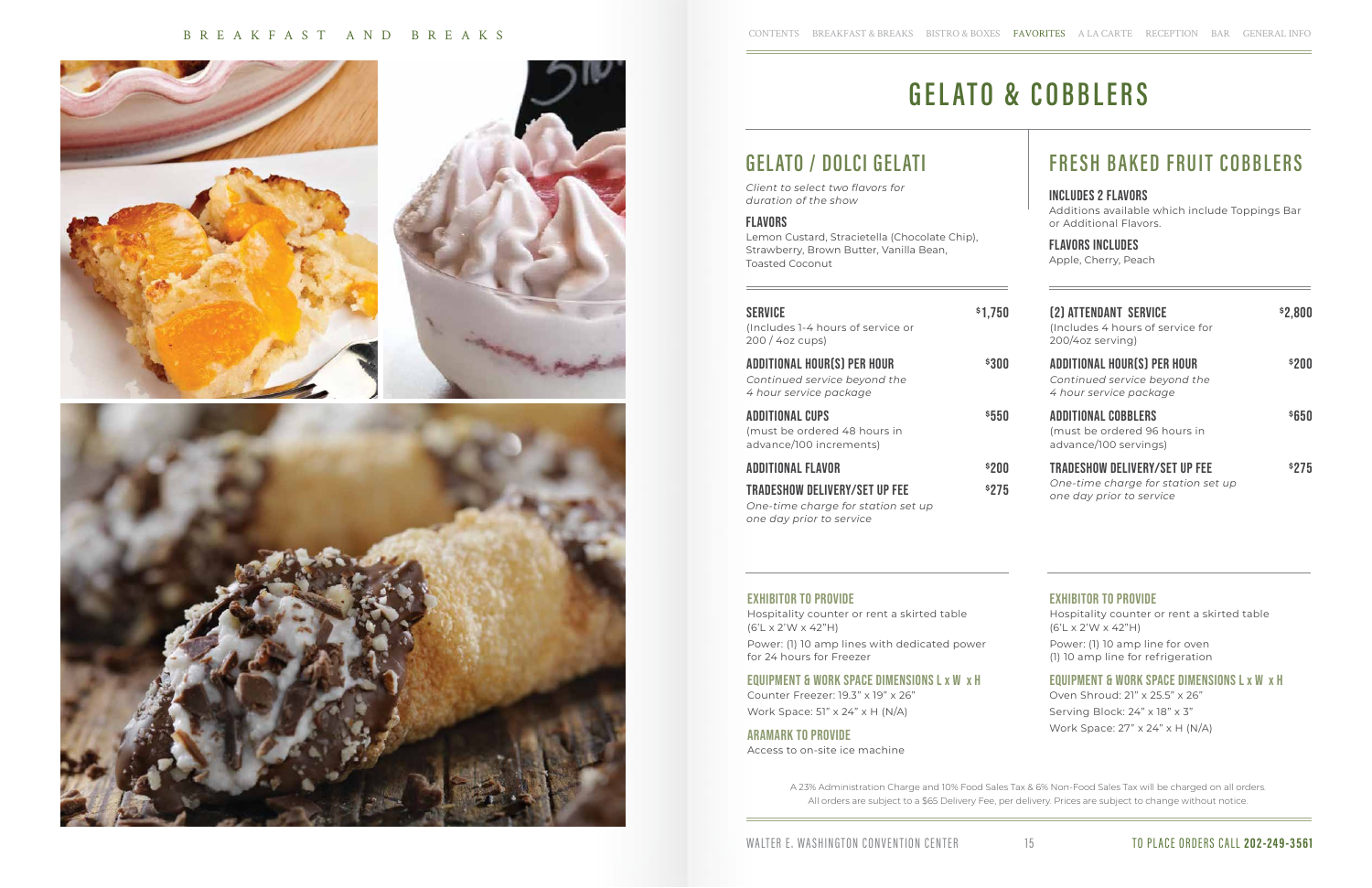A 23% Administration Charge and 10% Food Sales Tax & 6% Non-Food Sales Tax will be charged on all orders. All orders are subject to a \$65 Delivery Fee, per delivery. Prices are subject to change without notice.

### gallon units

| Fresh Brewed Coffee                                | 5-gallon unit /approx. 65 cups | \$350.00 |
|----------------------------------------------------|--------------------------------|----------|
| Fresh Brewed Decaf Coffee                          | 3-gallon unit /approx. 40 cups | \$210.00 |
| Assorted Hot Tea                                   | 3-gallon unit /approx. 40 cups | \$210.00 |
| Iced Tea                                           | 3-gallon unit /approx. 38 cups | 944.00   |
| Lemonade                                           | 3-gallon unit /approx. 38 cups | 944.00   |
| <b>Tropical Fruit Punch</b>                        | 3-gallon unit /approx. 38 cups | 944.00   |
| Aqua Fresca<br>Watermelon, Pineapple or Cantaloupe | 3-gallon unit /approx. 38 cups | \$195.00 |

### water & Rental

| Water Jug<br>Use with water cooler                                                     | 5-gallon / Use with water cooler | \$25.00 |
|----------------------------------------------------------------------------------------|----------------------------------|---------|
| Water Cooler Daily Rental<br>Customer responsible for electrical requirements, 120volt |                                  | \$75.00 |
| <b>Ice</b>                                                                             |                                  |         |
| 40lbs of Ice \$35.00                                                                   |                                  |         |
| 20lbs of Ice \$30.00                                                                   |                                  |         |

**K E U R I G ® K - C U P S** 

### KEURIG<sup>®</sup> K-CUPS \$185.00 (per day)

### By The Case (24)

| Assorted Individual<br>Juices<br>Apple, Cranberry, Orange,<br>Grapefruit | \$132.00 |
|--------------------------------------------------------------------------|----------|
| <b>Assorted Soft Drinks</b><br>Pepsi Only                                | \$132.00 |
| <b>Bottled Water</b>                                                     | \$96.00  |
| Sparkling Mineral Water                                                  | \$108.00 |
| Red Bull                                                                 | \$168.00 |
| Starbucks <sup>®</sup> Frappuccino                                       | \$168.00 |

### Assorted Bagels **Assorted Bagels** 660.00 Assorted Freshly Baked Scones \$54.00

### Additional K-Cups (24ct) **\$**2.00 (each) Minimum order of

24 per selection Sumatra Reserve Dark Magic Nantucket Blend Decaf Breakfast Blen

### Coffee Service, Includes machine rental

24 Green Mountain K-Cups of each of the following: Sumatra Reserve, Dark Magic, Nantucket Blend and Decaf Breakfast Blend

Includes 5 gallon water jug

Sweeteners, Creamers, Bio-Degradable Cups, Lids, Sleeves and Napkins

Power Requirements: 1 each, 120volt/20amps

### **BEVERAGES**

A LA CARTE

### **B A K E R Y**  (Priced by th

| Whole Wheat Croissants                                             | \$60.00 |
|--------------------------------------------------------------------|---------|
| Assorted Fruit and Cheese Danish<br>Freshly Baked Miniature Danish | \$54.00 |
|                                                                    |         |
| House-Made Muffins                                                 | \$50.00 |
| <b>Assorted Donuts</b>                                             | \$48.00 |
| <b>Assorted Homestyle Cookies</b>                                  | \$48.00 |
| Chocolate Chip Brownies                                            | \$56.00 |
| <b>Butterscotch Blondies</b>                                       | \$56.00 |
| Assorted Gourmet Biscotti                                          | \$48.00 |
| <b>Gluten Free Blueberry Muffins</b>                               | \$60.00 |
| Gluten Free Chocolate Chip Cookies                                 | \$60.00 |
| Gluten Free Chocolate Brownie                                      | \$60.00 |
| Vegan Cornetto Pastry                                              | \$60.00 |

Vegan Oatmeal Cookies \$60.00 **Massorted Dessert Squares** \$48.00

GLUTEN FREE (V) VEGAN

# **A LA CARTE**

A 23% Administration Charge and 10% Food Sales Tax & 6% Non-Food Sales Tax will be charged on all orders. All orders are subject to a \$65 Delivery Fee, per delivery. Prices are subject to change without notice.

| Assorted Fruit Yogurt                                  | \$48.00 |
|--------------------------------------------------------|---------|
| Layered Yogurt Parfait<br>Granola and Berries          | \$78.00 |
| Whole Fresh Fruits                                     | \$48.00 |
| Quaker Chewy Granola                                   | \$48.00 |
| Assorted Kind Bars                                     | \$54.00 |
| Smartfood® Popcorn White Cheddar                       | \$42.00 |
| <b>Rice Krispy Treats</b>                              | \$42.00 |
| <b>Assorted Candy Bars</b>                             | \$48.00 |
| Potato Chips and French Onion Dip<br>(serves 10)       | \$40.00 |
| Tortilla Chips with Fresh Pico de Gallo<br>(serves 10) | \$55.00 |

| าe dozen)                                                       |          |          |
|-----------------------------------------------------------------|----------|----------|
| Raspberry Cheesecake Swirl, Pecan, Apple, and Lemon             |          |          |
| Cupcakes                                                        |          | \$72.00  |
| Logo Cupcakes*<br><i>*Custom Artwork Available upon Request</i> |          | \$84.00  |
| <b>ICE CREAM</b>                                                |          |          |
| Assorted Ice Cream Novelties                                    | dozen    | \$56.00  |
| Premium Ice Cream Bars                                          | dozen    | \$72.00  |
| Freezer Rental Required                                         | per unit | \$100.00 |

### cake

| Chocolate or Vanilla                   |                     |  |
|----------------------------------------|---------------------|--|
| Half Sheet *                           | 40 slices \$250.00  |  |
| Full Sheet Cake*                       | 100 slices \$450.00 |  |
| *Custom Artwork Available upon Request |                     |  |

| Bags of Potato Chips                     | \$36.00 |
|------------------------------------------|---------|
| <b>Bags of Pretzels</b>                  | \$36.00 |
| Bags of Trail Mix                        | \$42 OO |
| Traditional Chex® Snack Mix              | \$42.00 |
| <b>Assorted Candy Bars</b>               | \$48.00 |
| <b>PER POUND</b>                         |         |
| Miniature Chocolate Candy Bars           | \$36.00 |
| Assorted Individually Wrapped Hard Candy | \$45.00 |
|                                          |         |

Roasted Cocktail Nuts **\$32.00** 

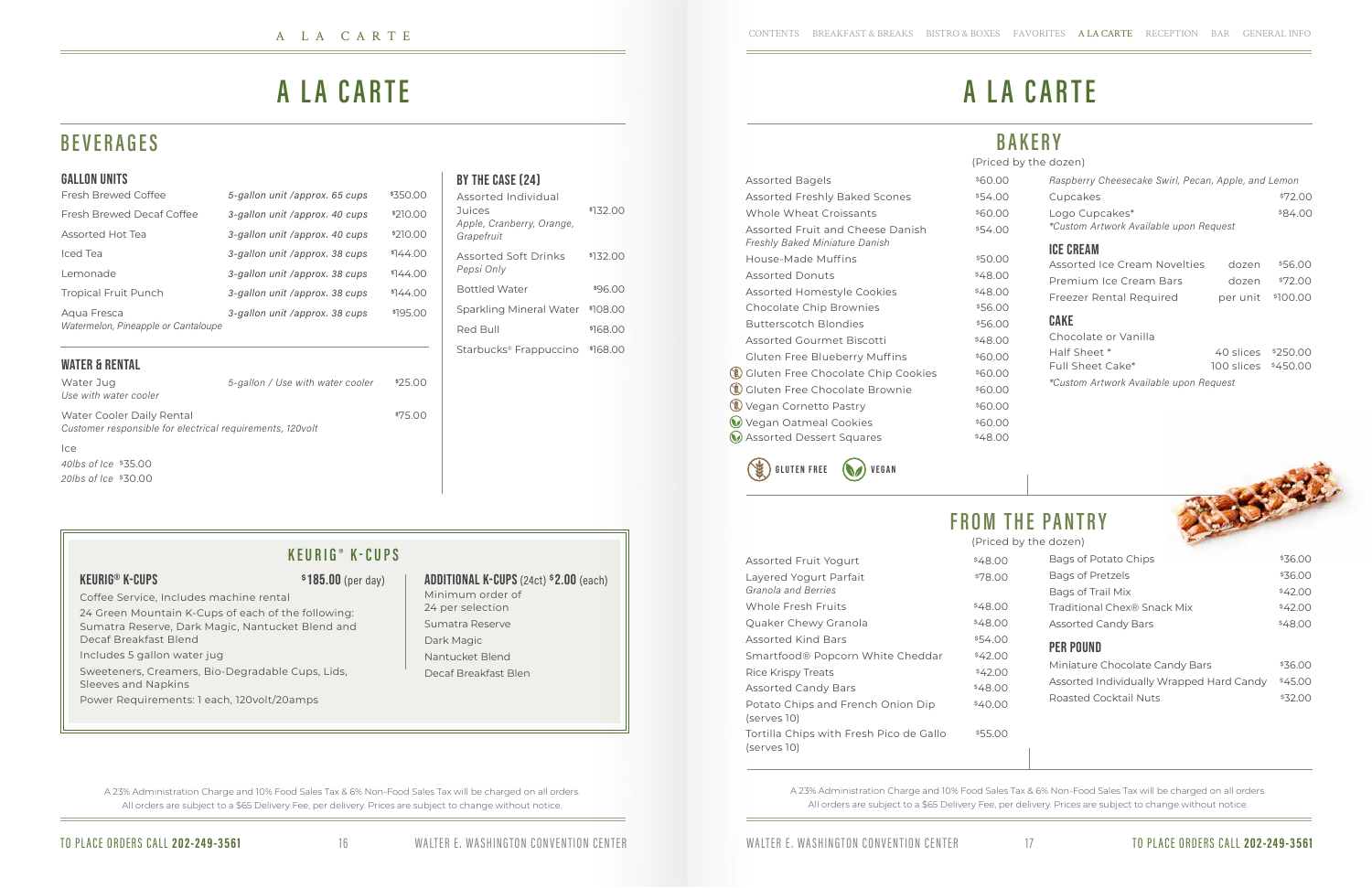# **R E C E P T I O N DISPLAYS**

 $-$  SERVES 25 GUESTS $-$ 

A 23% Administration Charge and 10% Food Sales Tax & 6% Non-Food Sales Tax will be charged on all orders. All orders are subject to a \$65 Delivery Fee, per delivery. Prices are subject to change without notice.

| <b>CRUDITES</b>         | \$175.00 |
|-------------------------|----------|
| Seasonal Vegetables and |          |
| <b>Buttermilk Ranch</b> |          |

Heritage Cheese **\$**225.00 Selection of Imported and Domestic Cheese with Grapes, Dried Fruits, Fig Compote Water Crackers and Sliced French Bread

### Sliced Seasonal Fruits and Berries Display **\$**250.00

Orange Honey Yogurt Dipping Sauce

### Roasted Garlic Hummus **\$**150.00

Served with Crisp Pita Chips and Marinated Olives

### Roasted & Grilled Vegetables **\$**190.00

Garlic Roasted Peppers, Grilled Zucchini, Yellow Squash Roasted, Eggplant, and Marinated Artichokes



# **RECEPTION HORS D' OEUVRES**

### **COLD**

| <b>BRUSCHETTA</b><br>Roma Tomatoes and Basil                              | \$5.00 |
|---------------------------------------------------------------------------|--------|
| PEPPERCORN ENCRUSTED BEEF TENDERLOIN<br>Garlic Crostini and Grain Mustard | \$6.00 |
| <b>SPICY TUNA TARTAR WITH GINGER</b><br><b>Wonton Crisp</b>               | \$6.00 |
| <b>SMOKED SALMON</b><br>Potato Pancake with Chive Crème Fraîche.          | \$6.00 |
| <b>TRUFFLE DEVILED EGG</b>                                                | \$6.00 |
| <b>PEPPERED BASIL GOAT CHEESE</b><br>Flathread                            | \$5.00 |
| <b>CURRIED CHICKEN SALAD IN FILO CUP</b><br><b>Grapes and Raisin</b>      | \$6.00 |
| <b>SCALLOP CEVICHE</b><br>Chili Pepper and Lime                           | \$6.00 |
| <b>SHRIMP COCKTAIL SHOOTERS</b><br>Garden Gazpacho                        | \$7.00 |
| <b>TOMATO AND MOZZARELLA SKEWERS</b><br>Fresh Basil and EVOO              | \$6.00 |

| HOT                                                                      |        |
|--------------------------------------------------------------------------|--------|
| <b>SPINACH AND FETA PHYLLO TRIANGLES</b>                                 | \$5.00 |
| <b>BEEF EMPANADA</b><br>Braised Beef, Salsa Rojo                         | \$7.00 |
| <b>COCONUT SHRIMP</b><br>Thai Chili Sauce                                | \$8.00 |
| <b>QUATTRO FORMAGGIO MAC N' CHEESE BITES</b>                             | \$6.00 |
| <b>CHICKEN SATAY</b><br>Teriyaki Glaze                                   | \$6.00 |
| <b>POTATO AND CHEESE PIEROGIS</b><br>Jalapeño Sour Cream                 | \$6.00 |
| <b>CHICKEN POT STICKERS WITH LEMON GRASS</b><br>Hoisin Glaze             | \$6.00 |
| <b>LAMB CHOP LOLLIPOPS</b><br>Rosemary and Mustard                       | \$8.00 |
| <b>MARYLAND STYLE CRAB CAKES</b><br>Creole Remoulade                     | \$8.00 |
| <b>VEGETABLE SPRING ROLLS</b><br>Sweet and Sour Sauce                    | \$5.00 |
| <b>EDAMAME AND SWEET CORN QUESADILLA</b><br>Lime Crema                   | \$6.00 |
| <b>BRIE AND PEARS</b><br>Baked in Filo                                   | \$6.00 |
| PORTOBELLO MUSHROOM PASTRY FLOWER<br>Sun Dried Tomato and Ricotta Cheese | \$6.00 |
| <b>POTATO AND PEA SAMOSA</b><br>Mango Coulis                             | \$5.00 |
| <b>MINIATURE BLACK ANGUS CHEESE BURGERS</b>                              | \$6.00 |
|                                                                          |        |





MINIMUM ORDER TO 50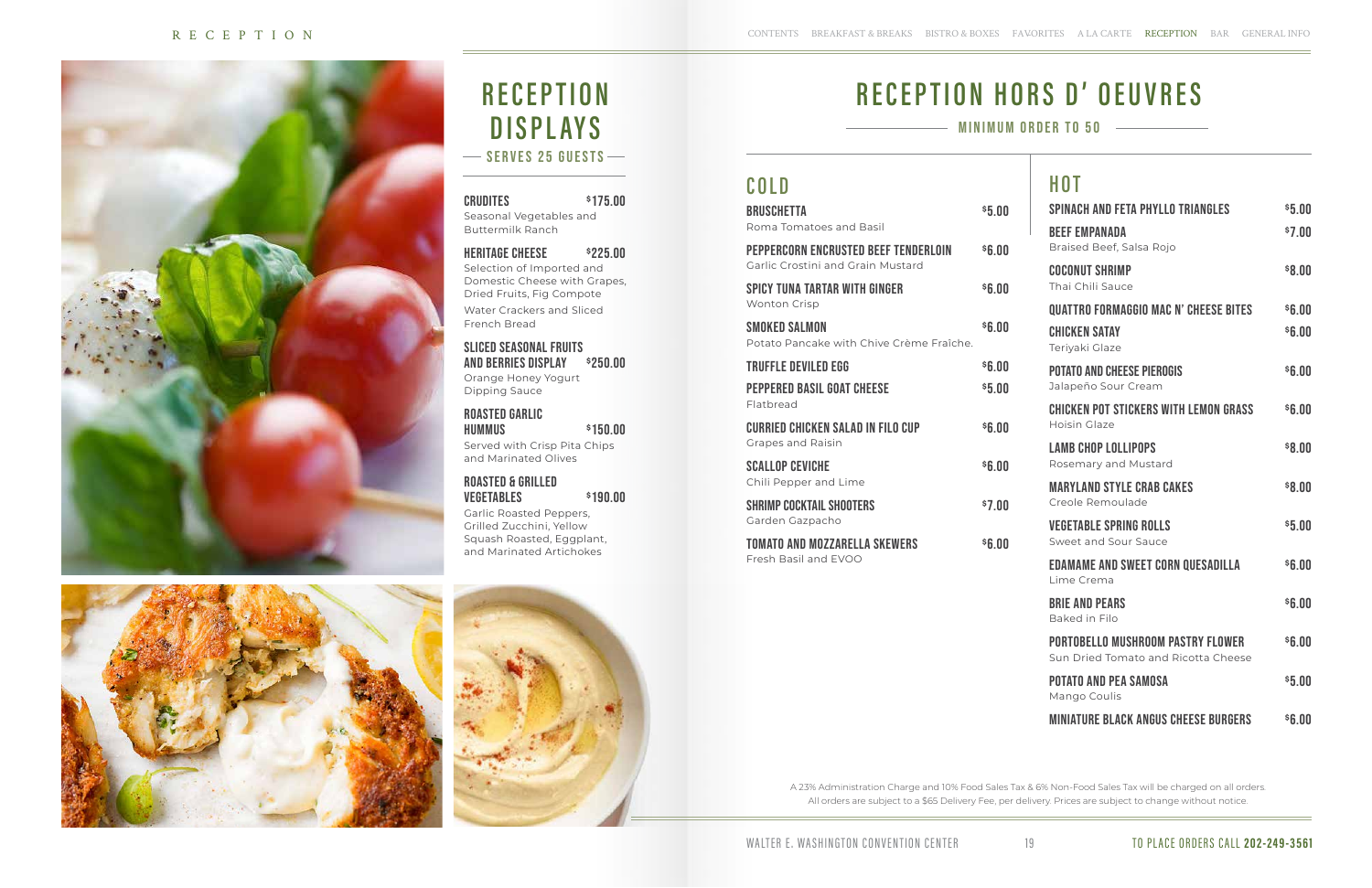# **BAR PACKAGES**

#### THE BAR



Our onsite personnel must dispense all beverages.

Standard \$11.50 Premium \$12.50 Super Premium \$13.50

#### **BEER**

Domestic \$7.50 Imported \$8.50  $Craft$   $$9.50$ Non-Alcoholic \$6.50

Bartenders are staffed one (1) per 100 guests for hosted bars and bars using drink tickets. Bartenders are charged at \$185.00 for four hours of service and \$50.00 per hour/per bartender will apply thereafter.

Standard \$9.50 Premium \$11.00 Super Premium \$12.00

All local taxes and fees apply. Pricing is subject to change.

### **PRICING**

### **SPIRIT**

### **HOSTED CONSUMPTION BAR**

#### **WINE** by the Glass Standard \$10.00 Premium \$11.50 Super Premium \$12.50

Assorted Soft Drinks \$5.50 Bottled Water/ Mineral Water \$4.50 Assorted Fruit Juices \$5.50

#### **WINE** by the Glass

### **CASH BAR**

Our onsite personnel must dispense all beverages. Bartenders are staffed one (1) per 125 guests for cash bars. Bartenders are charged at \$185.00 for four hours of service and \$50.00 per hour/per bartender will apply thereafter.

Cashiers are required for every 2 bartenders. Cashiers are charged at \$185.00 for four hours of service and \$50.00 per hour/per bartender will apply thereafter.

All local taxes and fees apply. Pricing is subject to change.

### **PRICING**

### **SPIRIT**

| Standard              | \$12.00  |
|-----------------------|----------|
| Premium               | \$1,3.00 |
| Super Premium \$14.00 |          |

### beer

| \$8.00  |
|---------|
| 9.00    |
| \$10.00 |
| \$7.00  |
|         |

### Non-Alcoholic

### Non-Alcoholic

| Assorted                        |        |
|---------------------------------|--------|
| Soft Drinks                     | \$6.00 |
| Bottled Water/<br>Mineral Water | \$5.00 |
| <b>Assorted Fruit</b><br>Juices | \$6.00 |

### **HOURS**

| One   |
|-------|
| Two   |
| Three |
| Four  |
| Five  |
|       |

### **OPEN BAR PACKAGES**

Our onsite personnel must dispense all beverages. Bartender are staffed one (1) per 100 guests for hosted bars and bars using drink tickets. Bartenders are charged at \$185.00 for four hours of service and \$50.00 per hour/per bartender will apply thereafter.

### ADD

Premium Open Bar \$2.00 per person Super Premium Open Bar \$5.00 per person

\$25.00 per person \$50.00 per person \$55.00 per person \$60.00 per person \$65.00 per person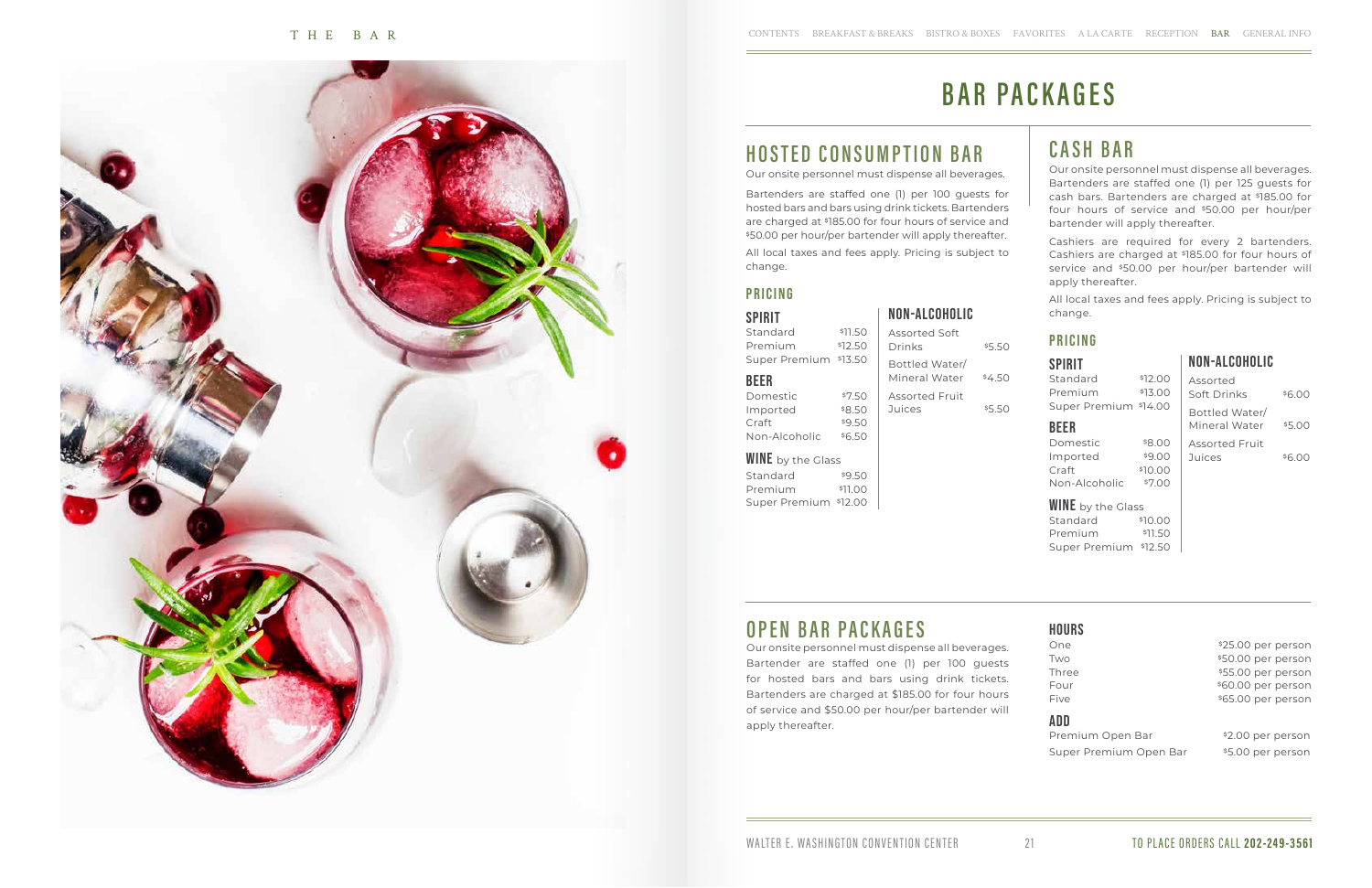### Payment Policy

Aramark's policy requires full payment along with the signed food and beverage event plan in advance.

Aramark accepts certified or cashier's checks, money orders, American Express, MasterCard and Visa as payment for products and services. If payment is received within less than five (5) business days prior to the event, certified funds, credit card payment or a wire transfer will be required. If the customer prefers to pay by company check or wire transfer, a credit card authorization form is required to facilitate onsite orders. A 3% processing fee applies to all credit card charges.

**China Service Fee** For Events in the Exhibit Halls \$3.00 per person

> All remaining charges, including additional charges incurred on site are due within 30 days of the date of your invoice. If payment is not received within the time specified, a late charge of 1.5% per month will be added to the balance.

### Cancellation Policy

Cancellation of any convention or individual event must be sent in writing to your designated Aramark Sales Professional. Any cancellation received less than 3 days of the first scheduled event will result in a fee payable to Aramark equal to 100% of the estimated food and beverage charges

### SERVICE WARE

All booth services include the appropriate variety of high-grade disposable service ware.

China Service may be requested from your catering sales manager for the exhibit halls for an additional fee of \$3.00 per person

### SERVICE FEES

**Delivery Fee**  \$65.00 per Service

**Storage Fee** Ask your Sales Manager for details \$75 per day/flat, minimum

### Food & Beverage Contract

The Catering Services Agreement (contract) outlines the specific agreement between the client and the Convention Center Catering Department. The signed Catering Services Agreement and a deposit based on estimated food and beverage charges are due 60 days in advance of the first scheduled service.

### Food & Beverage Specifications

To ensure the proper planning of your event, we request that all food and beverage specifications be received in writing by our office no less than 21 business days prior to the date of your first scheduled service.

Your Catering Sales Manager will review your food and beverage specifications and, in turn, provide you with written confirmation of the services via separate event orders for each function.

These event orders will form part of your contract and are to be confirmed, signed and returned 14 days in advance of the first scheduled service along with 100% of the payment due.

### Service Times

The administrative charge is not intended to be tip. gratuity, or service charge for the benefit of service employees and no portion of this administrative charge is distributed to employees.

### **TAXES**

Meal services are based on the following time guidelines

| <b>SERVICE</b>                   | <b>HOURS</b> |
|----------------------------------|--------------|
| <b>Buffet Breakfast or Lunch</b> | 2 hours      |
| Continental Breakfast            | 2 hours      |
| Coffee Service                   | 2 hours      |
| <b>Meeting Breaks</b>            | 1 hour       |
| Receptions                       | 2 hours      |

Seated or buffet meals require 2 hours setup time in advance of the function. Extended or reduced service times, early set-up times, or delays in service time start may result in additional labor charges. Functions requiring continuous (all-day) service will incur a labor charge for the service hours

### Holiday Service

There will be an automatic additional labor fee for food and beverage service or preparatory days on the following federal holidays: New Year's Eve and Day, Martin Luther King Day, Presidents' Day, Memorial Day, Independence Day, Labor Day, Thanksgiving Day and Christmas Day.

### Tables and Electric

Aramark does not provide skirted service tables or electrical hook-ups in your exhibit space, including meeting rooms used for exhibit space. Please contact the appropriate contractor for these items.

### Exhibitor F&B policy

Aramark is the exclusive provider of all food and beverage at the Walter E. Washington Convention Center. As such, any requests to bring in food and beverage will be at Aramark's discretion and will be considered on a case-by-case basis. Appropriate corkage fees will apply.

Please consult with your designated catering sales manager concerning this.



### Allergy, Alternate Dietary Meals

The Walter E. Washington Convention Centre is committed to offering a wide range of food options for our guests. Part of this commitment includes meeting the needs of guests who have special dietary restrictions. Additional costs may apply based on meal requirement (Kosher, Halal). Our kitchen will make every effort to accommodate cultural and medical dietary requests received no later than the final guarantee deadline.

If at the time of service, the number of alternate meals (including vegetarian) exceeds the number on your dietary list, an additional fee of \$40 per entrée (exclusive of tax and gratuity charge) will be applied. We cannot guarantee we will be able to meet all requests, but we will attempt to satisfy your guests' needs to the best of our ability.

With an increase in demand for gluten-free and wheat-free requests, we strongly recommend you provide a small percentage by building these items into your order.

### Administrative Charge

The Licensee shall pay to the Licensor an administrative charge in an amount of 23% on all food and beverage charges. Administrative fee is subject to applicable taxes currently at 10%.

Washington DC currently taxes both Food and Beverage including Alcoholic Beverages at 10%. Labor fees are subject to applicable taxes currently at 6%. If the Licensee is an entity claiming exemption from taxation, the Licensee must deliver to the Caterer satisfactory evidence of such exemption prior to the event(s) in order to be relieved of its obligation to pay state and local retail sales tax. Please note: Washington DC sales tax exemption only can be applied.

# **GENERAL INFORMATION**